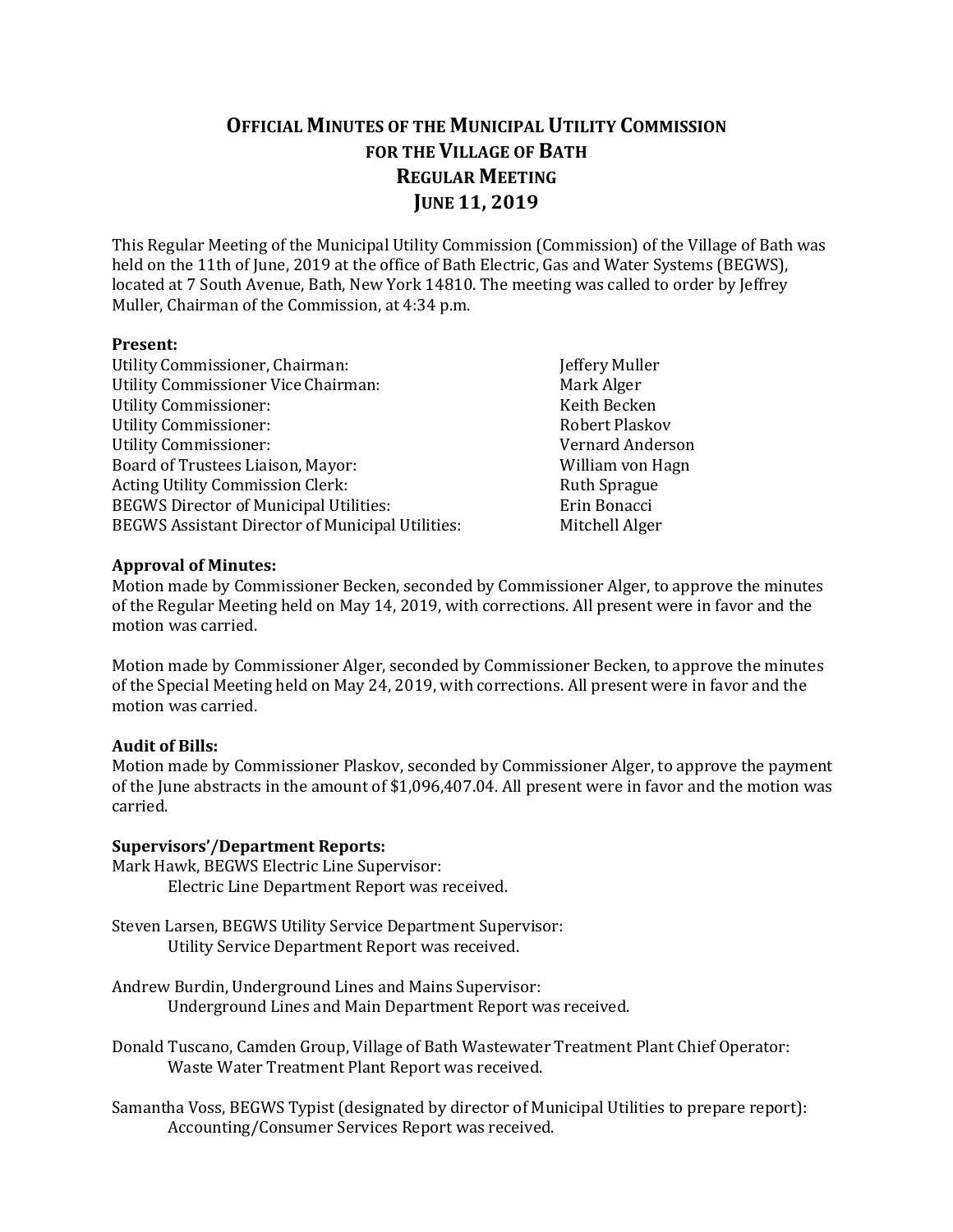#### **Tree Trimming:**

Motion made by Commissioner Plaskov, seconded by Commissioner Anderson, to competitively bid tree trimming. The bid documents will include line-clearing trimming requirements as noted below:

| <i><b>Clearance Zone</b></i> | <i>Distance</i> |
|------------------------------|-----------------|
| Top                          | $10$ ft.        |
| Sides                        | 7 ft.           |
| <b>Bottom</b>                | 7 ft            |

The bid documents will also include a requirement for the awarded contractor to meet with representative(s) from BEGWS and the Village of Bath Shade Tree Committee for a daily briefing prior to that day's trimming.

After discussion, a motion to amend the previous motion was made by Commissioner Plaskov, seconded by Commissioner Anderson, to reduce the line-clearing trimming requirements as noted below.

| <i><b>Clearance Zone</b></i> | <i>Distance</i> |
|------------------------------|-----------------|
| Top                          | 8 ft.           |
| Sides                        | $6$ ft.         |
| <b>Bottom</b>                | 6 ft.           |

The requirement for daily briefing prior to that day's trimming was also included in the amended motion. All present were in favor and the motion was carried.

#### **Municipal Electric Utility Association (MEUA) Western Regional Meeting:**

Motion made by Commissioner Plaskov, seconded by Commissioner Alger, to authorize the attendance of up to three BEGWS employees at the MEUA Wester Regional Meeting in Springville, New York on June 26, 2019 at a cost of \$25 per attendee. All present were in favor and the motion was carried.

#### **Median Income Survey of BEGWS Water, Sewer and Gas Customers**

Motion made by Commissioner Plaskov, seconded by Commissioner Alger, to authorize Director Bonacci to enter into an agreement with G&G Municipal Consulting and Grant Writing (G&G) for professional services related to a Median Household Income (MHI) Survey-Low/Moderate Income Survey (LMI), in accordance with G&G's proposal dated May 13, 2019 for a not-to-exceed fee of \$20,000. The survey will, at a minimum, meet the (11) income survey tasks outlined by RCAP Solutions. All present were in favor and the motion was carried.

#### **Well No. 6 Liner Screen Installation**

Motion made by Commissioner Alger, seconded by Commissioner Anderson, declaring a public emergency given the unforeseen condition of existing steel well casing at Well No. 6, and authoriing Director Bonacci to retain Moodys Water Supply Services LLC for an amount not-to-exceed \$8,750. All present were in favor and motion was carried.

# **Wastewater Operator Training for James Hoad**

Motion made by Commissioner Alger, seconded by Commissioner Plaskov, approving the attendance of James Hoad, Acting WWTP Chief Operator, at the New York Water Environment Association (NYWEA) Collection Systems – Inflow and Infiltration, held at the Civil Defense Training Facility in Bath, New York on July 19, 2019 at a cost of \$60. All present were in favor and the motion was carried.